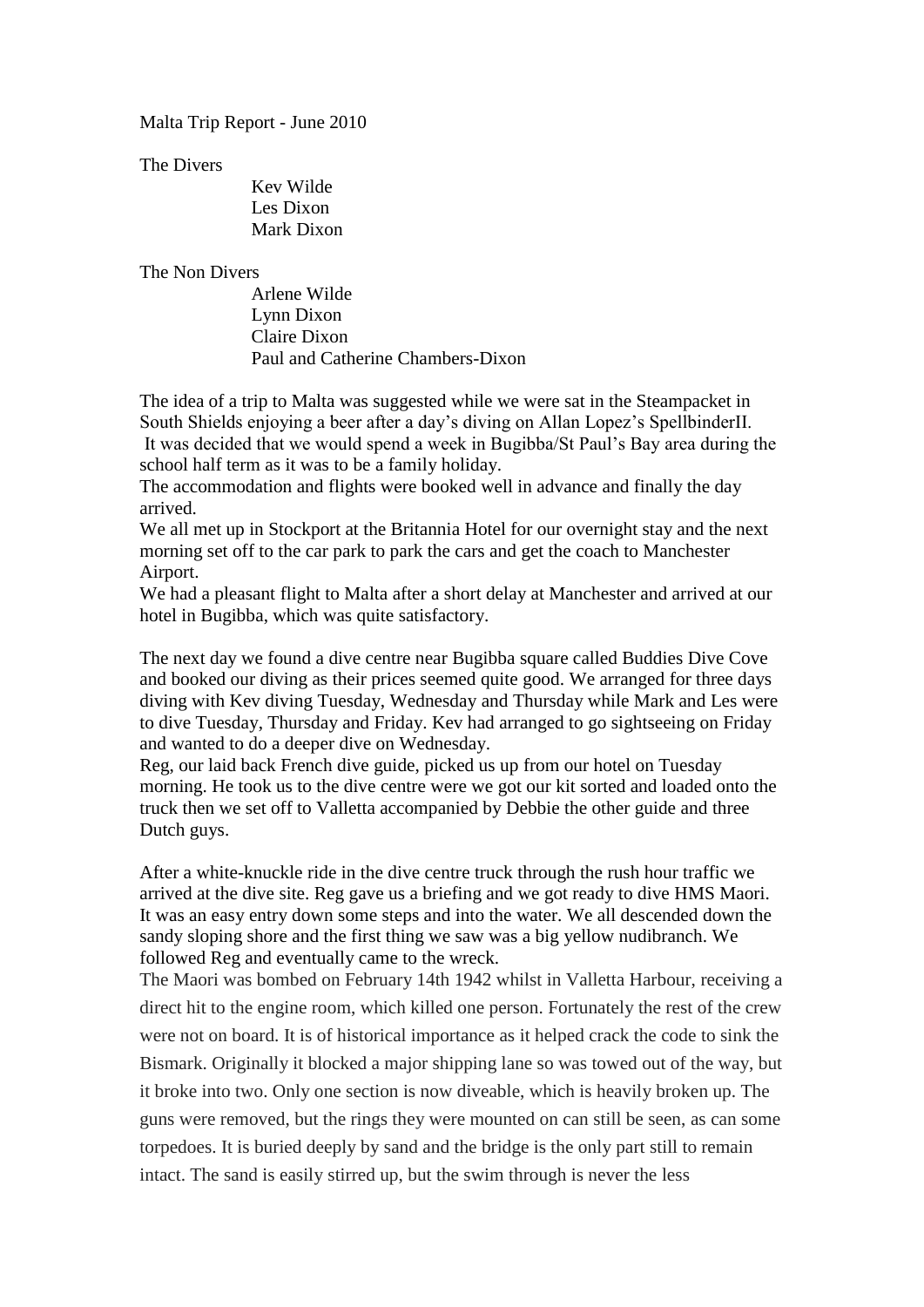straightforward. Despite the lack of visibility for Maltese waters this still makes a good dive. There are lots of fireworms, a John Dory, eels and octopus on and around the wreck and in the sand nearby sea horses are found.

The second dive of the day was on the Carolita barge A shore dive off Manoel Island with very easy access. The depth varies from 6 to 28 meters as the wreck is lying on a sloping bottom. The wreck is in a very sheltered location and therefore is ideal when the prevailing North West wind is very strong. In 1942, this cargo vessel was moored at the submarine depot and probably mistaken for a submarine in the dark, she was hit by a torpedo at her stern and sunk immediately. The visibility on this dive was poor especially at the deepest part.

While we were diving Arlene, Lynn and Claire caught the bus to Rabat to do some sightseeing on a horse drawn carriage around Mdina then stopped off at a craft village afterwards.

On Wednesday, Kev went to Cirkewwa with Debbie from the dive centre to dive the P29 patrol boat and the Rozi where he saw some grouper and a moray eel. Both boats were purposefully sunk for the benefit of divers. The Rozi, a 40m tug boat, was sunk in 1991 and the P29 a 51m Condor class patrol boat lying upright at 33m was scuttled in September 2007. The visibility on these dives were 30m plus The rest of the group had a nice day relaxing around the pool and strolling around Bugibba.

On Thursday the three divers were picked up early to catch the ferry to Gozo then were driven to the dive site called The Blue Hole and The Inland Sea. Entering the water at the Inland Sea, the first part of the dive passes though an arch in the rock where the deep blue clear water is the attraction. After this you follow the reef round, which is on a steep wall that falls away to the sea floor at 60 metres. The reef is covered in life, including some larger fish, such as tuna. Further around the wall there is a small cavern. You then come to the Blue Hole, a sinkhole in the limestone, through which you can enter to do a safety stop then surface from. The walk back is hard work across rough limestone and back to the Inland Sea, but well worth it as the dive is awesome.

The area is very popular with divers and tourists on boat trips. There is a good café at the Inland Sea site that we used between dives.

Arlene and Lynn also went to Gozo on a later ferry and enjoyed a guided trip around the island in a taxi and had lunch.